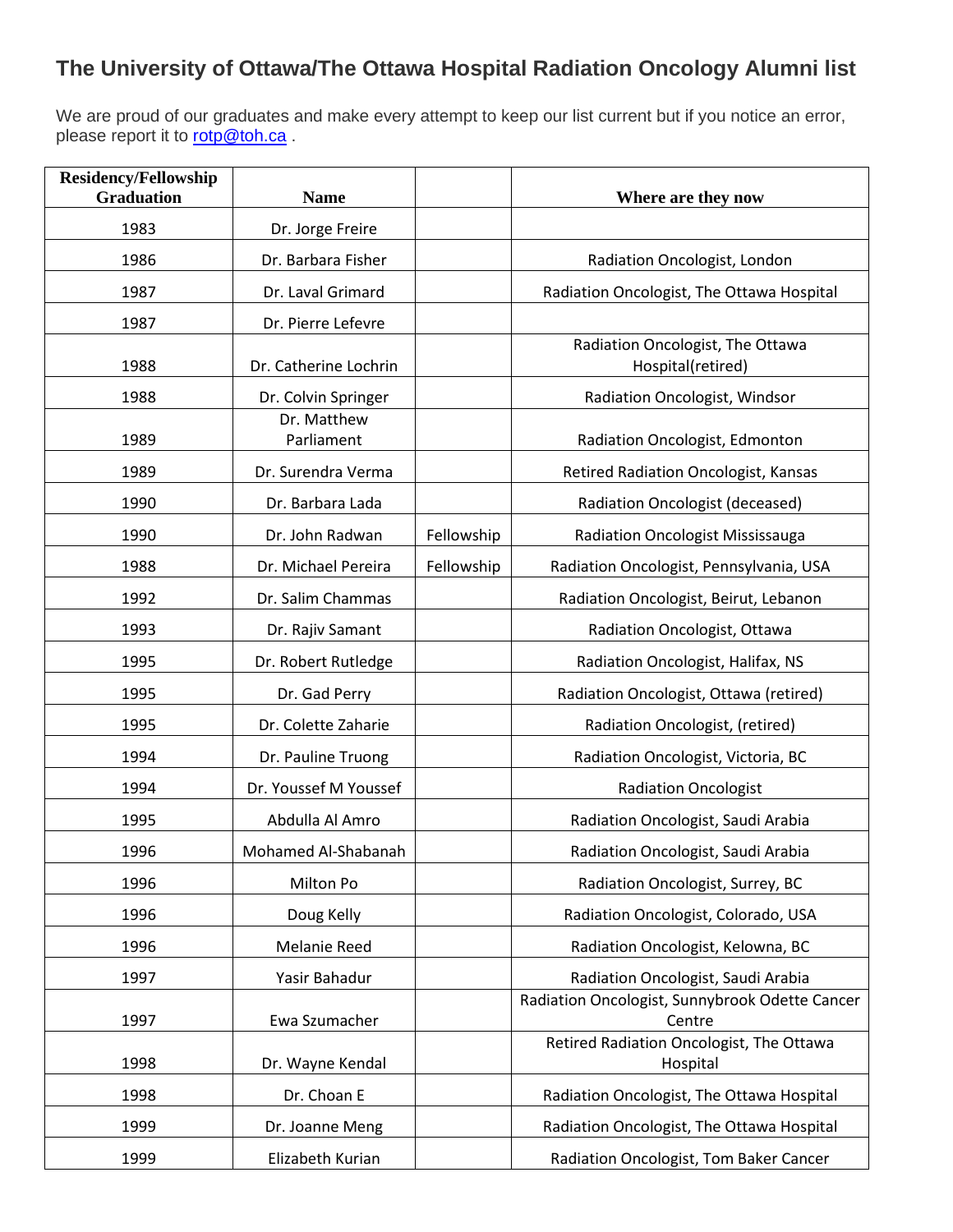| <b>Residency/Fellowship</b><br><b>Graduation</b> | <b>Name</b>                    |                                | Where are they now                                       |
|--------------------------------------------------|--------------------------------|--------------------------------|----------------------------------------------------------|
|                                                  |                                |                                | Centre/Calgary                                           |
| 2000                                             | Robert MacRae                  |                                | Radiation Oncologist, The Ottawa Hospital                |
| 2000                                             | <b>Neil Mariados</b>           | Fellowship                     | Radiation Oncologist, Syracuse, New York                 |
| 2002                                             | Mohamed Ali Akra               | Fellowship                     | Radiation Oncologist, Saskatchewan                       |
| 2004                                             | Suliman Al-Ghamdi              |                                | Radiation Oncologist, Saudi Arabia                       |
| 2005                                             | Pierre Fortin                  |                                | Radiation Oncologist, Grand River Hospital               |
| 2005                                             | Khalid Balaraj                 |                                | Radiation Oncologist, Saudi Arabia                       |
| 2005                                             | Eyad Al-Saeed                  |                                | Radiation Oncologist, Saudi Arabia                       |
| 2006                                             | <b>Tanya Berrang</b>           |                                | Radiation Oncologist, BC Cancer Agency                   |
| 2007                                             | Jason Pantarotto               |                                | Radiation Oncologist, The Ottawa Hospital                |
| 2007                                             | Ibrahim Alomary                |                                | Radiation Oncologist, Saudi Arabia                       |
| 2007                                             | Maria Kalyvas                  | Fellowship;                    | <b>Radiation Oncologist Kingston</b>                     |
| 2007                                             | Julie Harvey                   | Fellowship                     | Radiation Oncologist, Levis in QC.                       |
| 2008                                             | <b>Essam Mohammed</b><br>Senan | Fellowship                     | <b>Radiation Oncologist</b>                              |
| 2008                                             | Arthur Cheung                  |                                | Radiation Oncologist, BC Cancer Agency                   |
| 2008                                             | Scott Morgan                   |                                | Radiation Oncologist, The Ottawa Hospital                |
| 2010                                             | Alain Haddad                   |                                | Radiation Oncologist, The Ottawa Hospital                |
| 2010                                             | Chad Lund                      |                                | Radiation Oncologist, BC Cancer Agency                   |
| 2011                                             | Sofya Kobeleva                 |                                | Radiation Oncologist, Grand River Hospital               |
| 2011                                             | AlhamAl-Jizani                 |                                | Radiation Oncologist, Saudi Arabia                       |
| 2012                                             | Hussain AlHussain              | Residency<br>and<br>Fellowship | Radiation Oncologist, Saudi Arabia                       |
| 2012                                             | <b>Bernard Lee</b>             |                                | Radiation Oncologist, BC Cancer Agency                   |
| 2012                                             | Zishan Allibhai                |                                | Radiation Oncologist, Stronach Regional Cancer<br>Centre |
| 2011-2013                                        | Vimoj Nair                     | Fellowship                     | Radiation Oncologist, The Ottawa Hospital                |
| 2013                                             | Jennifer Croke                 |                                | Radiation Oncologist, Princess Margaret<br>Hospital.     |
|                                                  |                                | Residency<br>and               |                                                          |
| 2013                                             | Saif Al-Thaqfi                 | Fellowship                     | Radiation Oncologist, Saudi Arabia                       |
| 2013                                             | Sara Samiee                    |                                | Radiation Oncologist, Tehran, Iran                       |
| 2013                                             | Joel Broomfield                |                                | Radiation Oncologist, Lakeridge Health (Oshawa)          |
| 2014                                             | Jillian Maclean                | Fellowship                     |                                                          |
| 2013-2014                                        | Marc-Emile Plourde             | Fellowship                     | Radiation Oncologist, CHU de Sherbrook                   |
| 2013-2015                                        | Mohammed                       | Fellowship                     | Radiation Oncologist, Saudi Arabia                       |